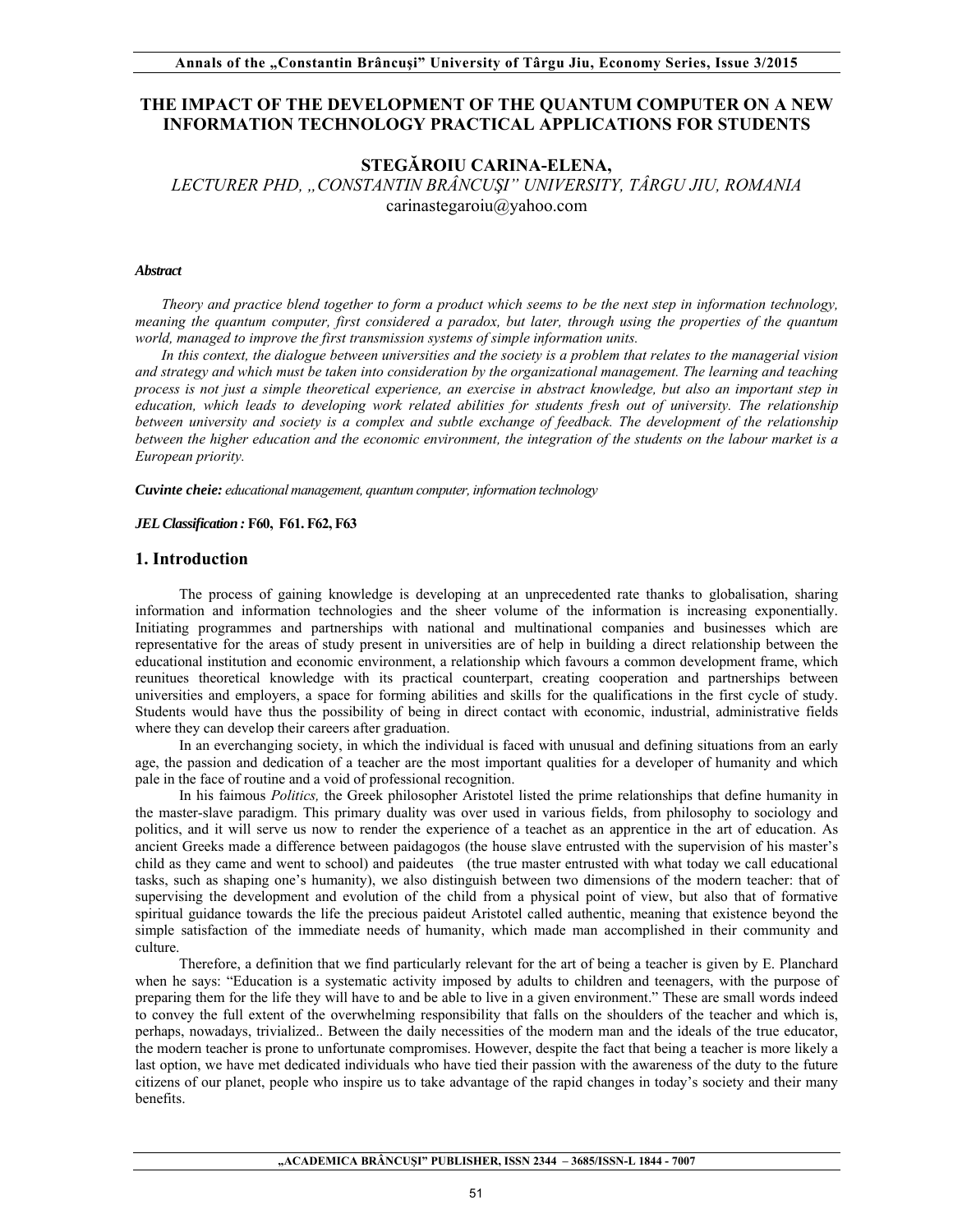## **Annals of the "Constantin Brâncuşi" University of Târgu Jiu, Economy Series, Issue 3/2015**

Thus we bring into discussion the topic of overcoming the generation gap, not only between teachers and students, but also between master and disciple at another level, meaning between the old generation of teachers and the new wave of educators/trainers/ teacher. Debate on this topic have shown the fact that, separately, without interaction, these two models of teaching are not effective in the current society, either due to the rigidity of the old way of instruction, or, on the contrary, to the lax teaching skills that characterize the new generation. Consequently, the ancient *paideia* included also the meaning of 'torture' in the formative interventions of the teacher. Without taking things quite so far, we may say that, after seeing things from the other side of the teaching-learning process, in the process of instruction, acquiring and learning a skill, the control which the teacher holds over the class is essential, especially given the sharp minds and the endless sources of distraction one must deal with. Therefore, the authority of the teacher must be viewed under its many aspects: epistemic (see the accumulation of knowledge) and deontic (enabled by moral superiority). In other words, the teacher creates models, whilst being a model.<sup>[1]</sup>

The recent period of recession has profoundly affected the Romanian economy and society as it hit this country at the end of 20 years of transition, when the first signs of economy rebirth and stability had begun to show. Despite the skepticism, Romania eventually worked through the recession and is now at the beginning of a new road of reconstruction and edification, and it is now the moment to rebuild with the help of a sound and efficient education system.

The main topic for the life, prosperity and future of any modern nation is represented by the relationship between the economic environment, investments and university education. The economies that ar sustained by a developed higher education system are strong economies and bound by reprocity, higher education institutions, university education and scientic research are efficient, performant and competitive, where the economy and business environment are developed, where there are investements in the education and research systems, as the univesities are strong if they benefit from funding, investments and sponsorships from the government and the business environment.[2]

## **2. Quality and efficiency in education through the curricular reform**

The priority of the curriculum reform is represented by orienting education towards life, the economic environment, the labour market, in a process of revolutionizing the vision, of conceptual renewal, in the sense of separating it from the purely theoretical and abstract model. The strategic elements that form the basis of such a revolution are student-oriented teaching, goal-oriented teaching, which entails forming abilities and skills for professional qualification.

 Faced with a continuous flow of information, the new generation of students is better able to assimilate the necessary knowledge to integrate and adapt themselves to the social community. Along with the changes in the knowledge pool and set of skills needed by a (post)moder student, the teaching methods have also changed, as well as the attitude of the educator towards education.

 Institutional partnerships are the perfect framework for student internship, which is mentioned in the curriculum, through which students can prepare for their future job, while benefitting from the conditions, infrastructure, expertise and experience of the people working in those respective fields.

 Such changes can be accomplished only through a comprehensive curriculum reform, which has as its starting point the idea of lifelong learning. Lifelong learning is the process of improving personal, social and occupational development throughout one's lifetime and opens opportunities for the design and implementation of the curriculum. Unlike the traditional view (when one developed a curriculum for each level of the education system), nowadays we speak of continuing education curricula so as not to lose sight of ' opening lifelong learning and multiplying its aspects for each individual during his life and for each phase of his life'.[3]

 Curriculum reform can not be accomplished without having an often poignant positive impact on society at a macro-level and on individual development at a micro level. To illustrate the link between reform and society we propose a list of references and principles underlying the accomplishment of a coherent reform:

- **Curricular reform must be integrated in the global reforms of the society:** this means that there must be a reforming shift in education, and through its indirect effects, on medium and long term, it determines changes in all social subsystems.
- **The reform reflects the global development objectives of the society,** if it's based on a good circulation of the information pertaining to the reform project and its implementation, on permanent consultations between teachers and an open attitude from the authorities. These consultations and debates represent a way of raising awareness and sensitizing the public and also a training of incesing teachers to apply the reform.
- **The structures needed by a curricular reform are beyond the framework of a rigid educational**  system: they entail changes at other levels of society.
- **The curricular reform becomes a social and pedagogical reality only if it manages to transform, in time, the educational practice** (i.e. the teaching relationship between schools and families and the community, the teaching and learning mentalities etc.)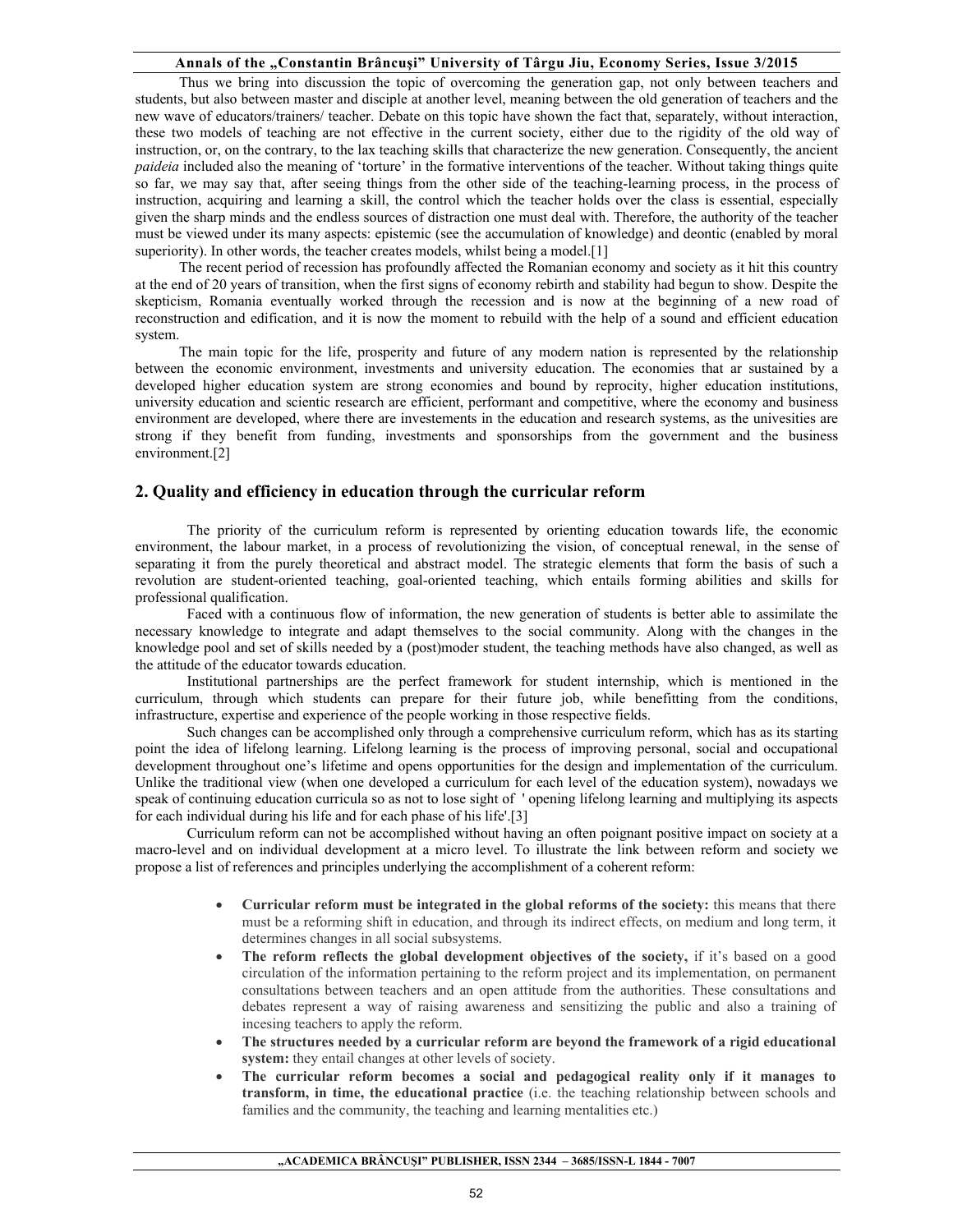## **Annals of the "Constantin Brâncuşi" University of Târgu Jiu, Economy Series, Issue 3/2015**

 **The curricular reform is a continuous and perfectible activity:** the reform seen as permanent innovation is the easiest method to avoid unavoidable discontinuities and incoherent nature of a hasty reformation process.

Consequently, the curricular reform must be designed and applied in relationship with the achievements of permanent education.

## **3. Information technology and university management**

In any field, obtaining relevant and current information can positively influence decisions taken by organizations, information being considered the fourth resource, more important even than the other classic three (labor, nature, capital). Information as a resource "being generated by knowledge and innovation processes, is potentially unlimited, it develops gradually and cumulatively and it has a very rapid growth rate; it is multiplied by dissemination".

 Information society requires "intensive use of information and communication technologies in all spheres of human existence and activity, with significant economic and social impact." Considered the key driver of the information society and determinant of globalization, the Internet becomes an international resource and an international market at the same time.

 In the face of such changes, the educational system, particularly at its highest levels, can only adapt, reform and perform. Widespread use of technologies involves a degree of civilization, and in the educational process leads to the formation of an active and responsible attitude. The advantages of using new technologies in education are multiple. We can list: saving time, personalizing the educational programmes, easily adapting to changes and new knowledge sets in various areas, extended possibilities of interdisciplinary education and last but not least serious cost savings with continuous education. In the face of an avalanche of knowledge and a more pronounced dispersion of skills and increasingly more specialized and interconnected industries, any individual should be prepared for a lifestyle based on education. Current educational systems - formal education, learning in the workplace or other form of continuous education - differ from the traditional ones through a series of principles, of which the most important are:

- High priority given to educational training;
- The main objective is the development of personality and capabilities;
- are focused on training;
- shift the emphasis from teaching to learning;
- training becomes the object and subject of the educational process;
- adopt active, participatory methods;

• encourage new education types, consistent with the evolution of society (such as environmental education, health education and education for democracy and human rights, entrepreneurship education, etc.).

- attach importance to the process (and not the product);
- promote self-employment, inventiveness, creativity,
- stimulate self-effort, self-assessment and self-regulation;
- harmonise with the social individual learning;
- the teacher becomes a mentor of education ;

• restructure the content in modules that allow the selection of relevant knowledge from many disciplines, on a given topic;

- foster cooperation and dialogue by integrating collaborative environments;
- develop learners' autonomy and flexibility.

Given the exponential development of the global information system and digital reflection of society in the Internet environment, the education becomes an extension of real economic space, where:

- work processes will incorporate learning opportunities;
- students will participate in their own training, giving up receiving passive learning experiences;
- learning focus will expand from learners as individuals to students as a team, as an organization.

Internet is profoundly linked to the development of computers and technology development, a phenomenon that will affect the way we perceive instruction and learning. Computer technology knows continuous progress. It creates a new world of chips, a tiny world, where their power is inversely proportional to their size. Quantum computers process information at the atomic level, and today there are only a few basic quantum computers. The success and superiority of the quantum computer in comparison with the classic computer occurs due to another operating mode, a mode of operation that, in the background, highlights the difference between classic probability and quantum probability.

Faced with a decision an individual has *n* number of possibilities. It is a state of quantum superposition of opportunities. Many erroneous decision might be avoided, if the individual's cognitive mechanisms have the capacity of processing information at the level of quantum computer. That is to say, if they had simultaneous processing capacity